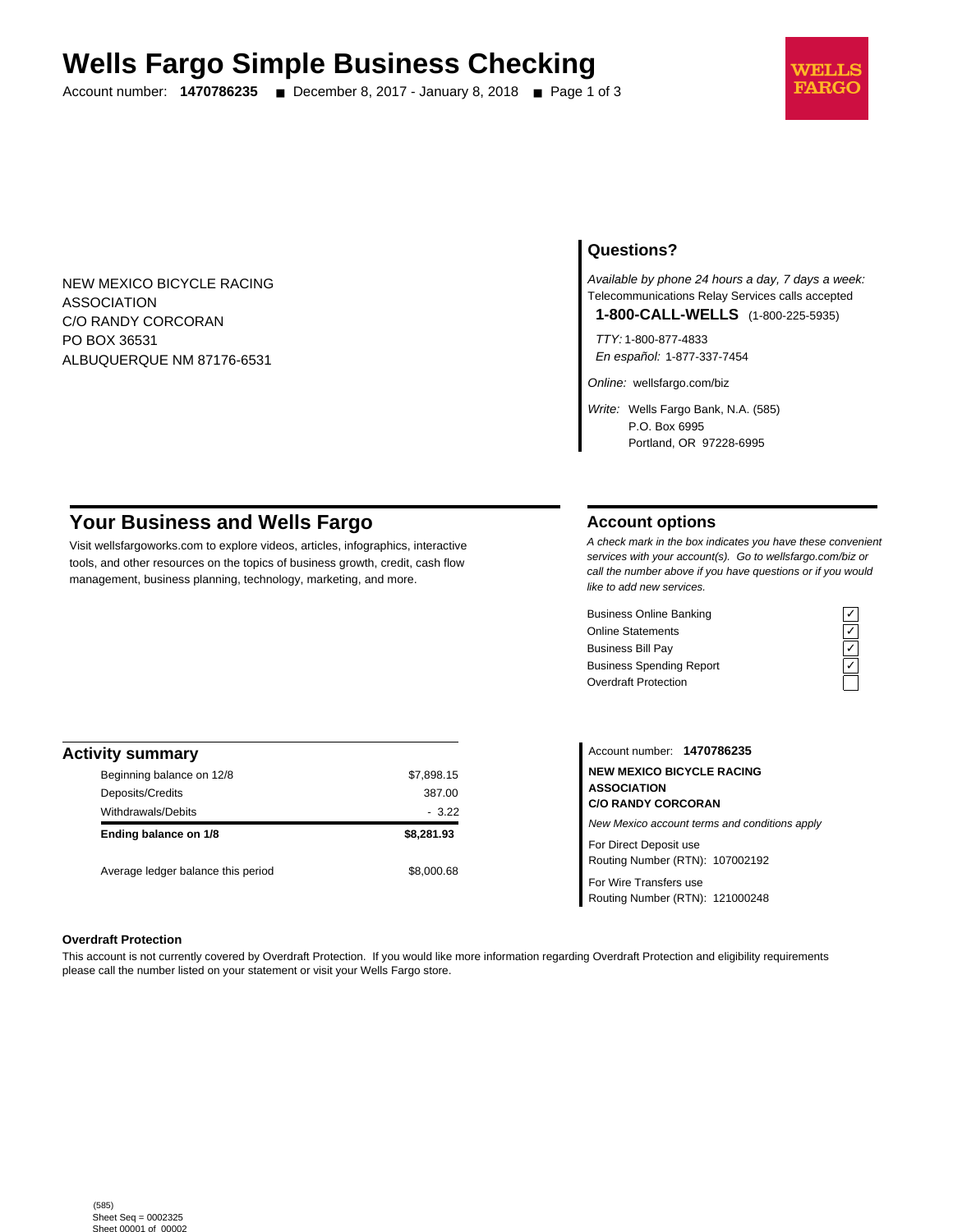

## **Transaction history**

l

| 12/28                                  | Edeposit IN Branch/Store 12/28/17 11:06:46 Am 8100 Wyoming<br>Blvd NE Albuquerque NM 8963 | 177.00          |        | 8.071.93 |
|----------------------------------------|-------------------------------------------------------------------------------------------|-----------------|--------|----------|
| 1/3<br>1/3                             | Mobile Deposit: Ref Number: 308030032873<br>Mobile Deposit: Ref Number: 408030033107      | 85.00<br>125.00 |        | 8,281.93 |
| Ending balance on 1/8<br><b>Totals</b> |                                                                                           | \$387.00        | \$3.22 | 8,281.93 |

The Ending Daily Balance does not reflect any pending withdrawals or holds on deposited funds that may have been outstanding on your account when your transactions posted. If you had insufficient available funds when a transaction posted, fees may have been assessed.

#### **Monthly service fee summary**

For a complete list of fees and detailed account information, see the Wells Fargo Account Fee and Information Schedule and Account Agreement applicable to your account (EasyPay Card Terms and Conditions for prepaid cards) or talk to a banker. Go to wellsfargo.com/feefaq for a link to these documents, and answers to common monthly service fee questions.

| Fee period 12/08/2017 - 01/08/2018                                           | Standard monthly service fee \$10.00 | You paid \$0.00            |
|------------------------------------------------------------------------------|--------------------------------------|----------------------------|
| How to avoid the monthly service fee                                         | Minimum required                     | This fee period            |
| Have any ONE of the following account requirements<br>Average ledger balance | \$500.00                             | $$8.001.00$ $\overline{V}$ |
| C1/C1                                                                        |                                      |                            |

### **Account transaction fees summary**

|                            |            | Units    | Excess | Service charge per | Total service |
|----------------------------|------------|----------|--------|--------------------|---------------|
| Service charge description | Units used | included | units  | excess units (\$)  | charge (\$)   |
| Cash Deposited (\$)        |            | 3.000    |        | 0.0030             | 0.00          |
| Transactions               |            | 50       |        | 0.50               | 0.00          |
| Total service charges      |            |          |        |                    | \$0.00        |